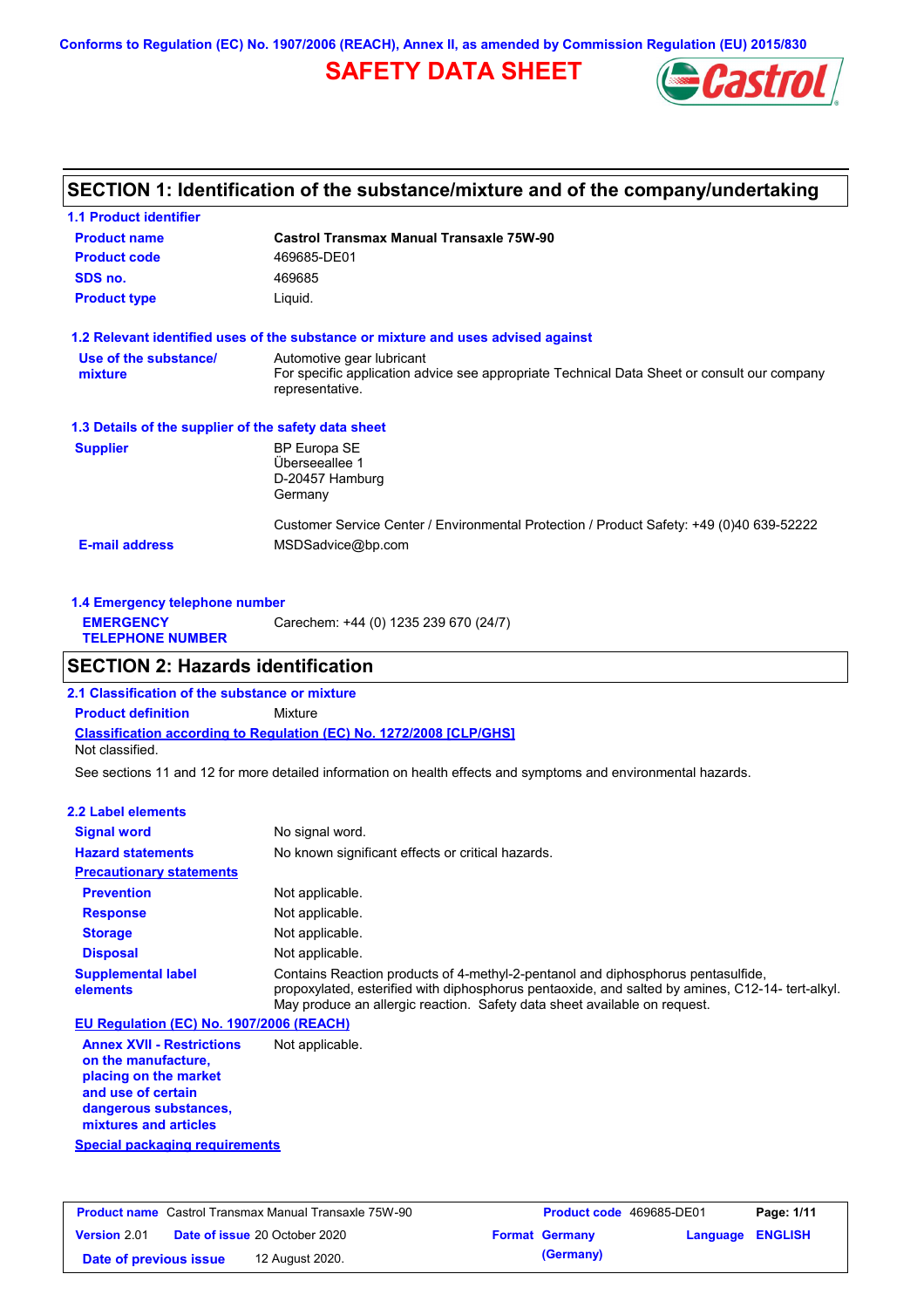## **SECTION 2: Hazards identification**

| <b>Containers to be fitted</b><br>with child-resistant<br>fastenings                                                     | Not applicable.                                                                                               |
|--------------------------------------------------------------------------------------------------------------------------|---------------------------------------------------------------------------------------------------------------|
| <b>Tactile warning of danger</b>                                                                                         | Not applicable.                                                                                               |
| 2.3 Other hazards                                                                                                        |                                                                                                               |
| <b>Results of PBT and vPvB</b><br>assessment                                                                             | Product does not meet the criteria for PBT or vPvB according to Regulation (EC) No. 1907/2006,<br>Annex XIII. |
| <b>Product meets the criteria</b><br>for PBT or vPvB according<br>to Regulation (EC) No.<br><b>1907/2006, Annex XIII</b> | This mixture does not contain any substances that are assessed to be a PBT or a vPvB.                         |
| Other hazards which do<br>not result in classification                                                                   | Defatting to the skin.                                                                                        |

## **SECTION 3: Composition/information on ingredients**

Mixture

### **3.2 Mixtures**

**Product definition**

Synthetic base stock. Proprietary performance additives.

| <b>Product/ingredient</b><br>name                             | <b>Identifiers</b>                                                                   | $\%$      | <b>Regulation (EC) No.</b><br>1272/2008 [CLP] | <b>Type</b> |
|---------------------------------------------------------------|--------------------------------------------------------------------------------------|-----------|-----------------------------------------------|-------------|
| 1-Decene, homopolymer,<br>hydrogenated                        | REACH #: 01-2119486452-34<br>$EC: 500-183-1$<br>CAS: 68037-01-4                      | ≥25 - ≤50 | Asp. Tox. 1, H304                             | $[1]$       |
| Dec-1-ene, trimers, hydrogenated                              | REACH #: 01-2119493949-12<br>$EC: 500-393-3$<br>CAS: 157707-86-3                     | 225 - ≤50 | Asp. Tox. 1, H304                             | $[1]$       |
| Distillates (petroleum), solvent-<br>dewaxed heavy paraffinic | REACH #: 01-2119471299-27<br>EC: 265-169-7<br>CAS: 64742-65-0<br>Index: 649-474-00-6 | ≤10       | Asp. Tox. 1, H304                             | $[1]$       |

**See Section 16 for the full text of the H statements declared above.**

**Type** 

[1] Substance classified with a health or environmental hazard

[2] Substance with a workplace exposure limit

[3] Substance meets the criteria for PBT according to Regulation (EC) No. 1907/2006, Annex XIII

[4] Substance meets the criteria for vPvB according to Regulation (EC) No. 1907/2006, Annex XIII

[5] Substance of equivalent concern

[6] Additional disclosure due to company policy

Occupational exposure limits, if available, are listed in Section 8.

### **SECTION 4: First aid measures**

### **4.1 Description of first aid measures**

| Eye contact                       | In case of contact, immediately flush eyes with plenty of water for at least 15 minutes. Eyelids<br>should be held away from the eyeball to ensure thorough rinsing. Check for and remove any<br>contact lenses. Get medical attention. |
|-----------------------------------|-----------------------------------------------------------------------------------------------------------------------------------------------------------------------------------------------------------------------------------------|
| <b>Skin contact</b>               | Wash skin thoroughly with soap and water or use recognised skin cleanser. Remove<br>contaminated clothing and shoes. Wash clothing before reuse. Clean shoes thoroughly before<br>reuse. Get medical attention if irritation develops.  |
| <b>Inhalation</b>                 | If inhaled, remove to fresh air. Get medical attention if symptoms occur.                                                                                                                                                               |
| <b>Ingestion</b>                  | Do not induce vomiting unless directed to do so by medical personnel. Get medical attention if<br>symptoms occur.                                                                                                                       |
| <b>Protection of first-aiders</b> | No action shall be taken involving any personal risk or without suitable training.                                                                                                                                                      |

### **4.2 Most important symptoms and effects, both acute and delayed**

See Section 11 for more detailed information on health effects and symptoms.

### **Potential acute health effects**

| <b>Inhalation</b>      | pressure.                                                    | Vapour inhalation under ambient conditions is not normally a problem due to low vapour |                         |            |
|------------------------|--------------------------------------------------------------|----------------------------------------------------------------------------------------|-------------------------|------------|
|                        | <b>Product name</b> Castrol Transmax Manual Transaxle 75W-90 | <b>Product code</b> 469685-DE01                                                        |                         | Page: 2/11 |
| Version 2.01           | <b>Date of issue 20 October 2020</b>                         | <b>Format Germany</b>                                                                  | <b>Language ENGLISH</b> |            |
| Date of previous issue | 12 August 2020.                                              | (Germany)                                                                              |                         |            |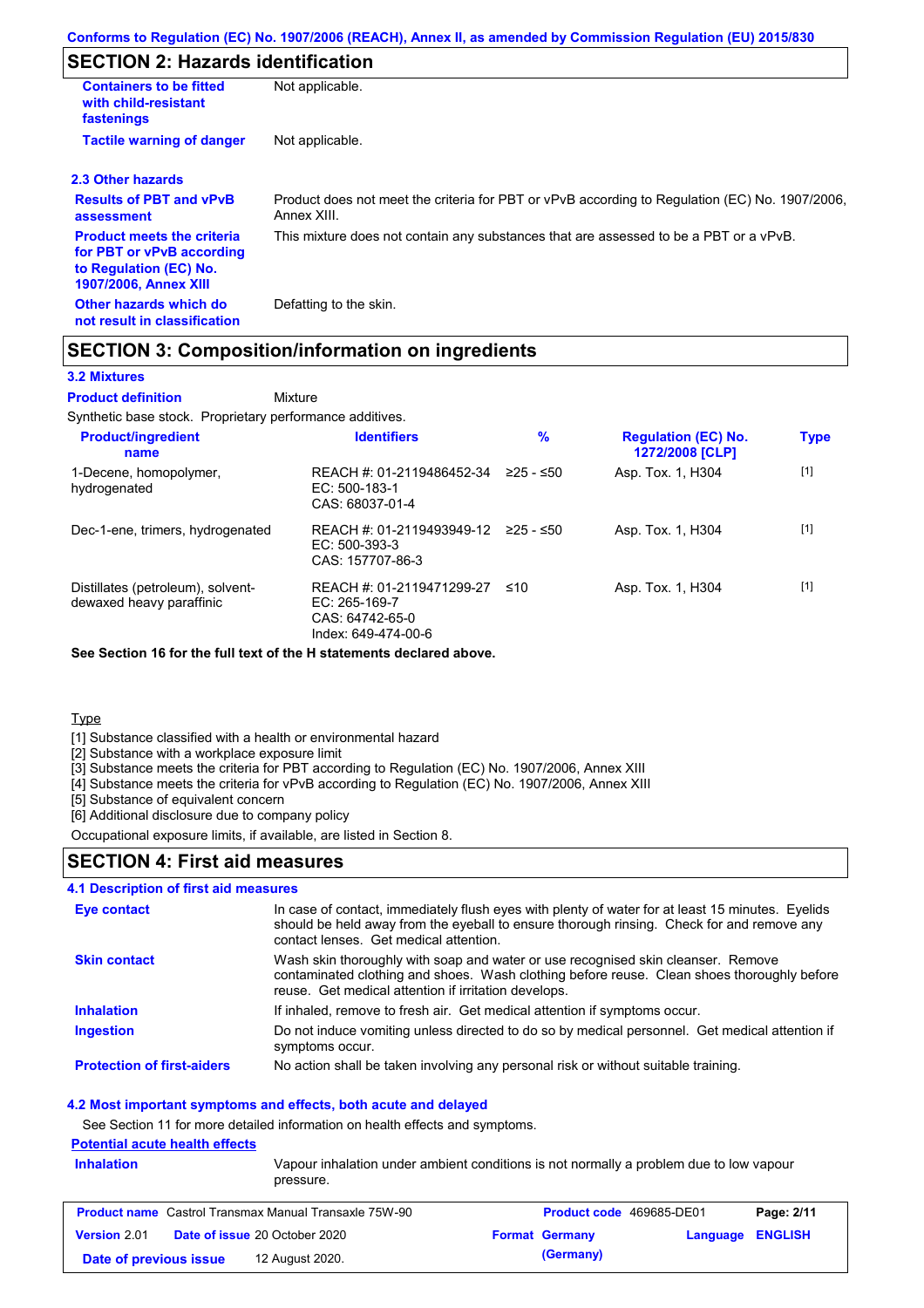## **Conforms to Regulation (EC) No. 1907/2006 (REACH), Annex II, as amended by Commission Regulation (EU) 2015/830**

# **SECTION 4: First aid measures**

| <b>Ingestion</b>    | No known significant effects or critical hazards.                                                                 |
|---------------------|-------------------------------------------------------------------------------------------------------------------|
| <b>Skin contact</b> | Defatting to the skin. May cause skin dryness and irritation.                                                     |
| <b>Eye contact</b>  | No known significant effects or critical hazards.                                                                 |
|                     | Delayed and immediate effects as well as chronic effects from short and long-term exposure                        |
| <b>Inhalation</b>   | Overexposure to the inhalation of airborne droplets or aerosols may cause irritation of the<br>respiratory tract. |
| <b>Ingestion</b>    | Ingestion of large quantities may cause nausea and diarrhoea.                                                     |
| <b>Skin contact</b> | Prolonged or repeated contact can defat the skin and lead to irritation and/or dermatitis.                        |
| Eye contact         | Potential risk of transient stinging or redness if accidental eye contact occurs.                                 |
|                     |                                                                                                                   |

### **4.3 Indication of any immediate medical attention and special treatment needed**

| <b>Notes to physician</b>                                 | Treatment should in general be symptomatic and directed to relieving any effects.                                                                                                                                                                                                                                                                                 |  |  |  |
|-----------------------------------------------------------|-------------------------------------------------------------------------------------------------------------------------------------------------------------------------------------------------------------------------------------------------------------------------------------------------------------------------------------------------------------------|--|--|--|
| <b>SECTION 5: Firefighting measures</b>                   |                                                                                                                                                                                                                                                                                                                                                                   |  |  |  |
| 5.1 Extinguishing media                                   |                                                                                                                                                                                                                                                                                                                                                                   |  |  |  |
| <b>Suitable extinguishing</b><br>media                    | In case of fire, use foam, dry chemical or carbon dioxide extinguisher or spray.                                                                                                                                                                                                                                                                                  |  |  |  |
| <b>Unsuitable extinguishing</b><br>media                  | Do not use water jet. The use of a water jet may cause the fire to spread by splashing the<br>burning product.                                                                                                                                                                                                                                                    |  |  |  |
| 5.2 Special hazards arising from the substance or mixture |                                                                                                                                                                                                                                                                                                                                                                   |  |  |  |
| <b>Hazards from the</b><br>substance or mixture           | In a fire or if heated, a pressure increase will occur and the container may burst.                                                                                                                                                                                                                                                                               |  |  |  |
| <b>Hazardous combustion</b>                               | Combustion products may include the following:                                                                                                                                                                                                                                                                                                                    |  |  |  |
| products                                                  | carbon oxides (CO, CO <sub>2</sub> ) (carbon monoxide, carbon dioxide)                                                                                                                                                                                                                                                                                            |  |  |  |
| 5.3 Advice for firefighters                               |                                                                                                                                                                                                                                                                                                                                                                   |  |  |  |
| <b>Special precautions for</b><br>fire-fighters           | No action shall be taken involving any personal risk or without suitable training. Promptly<br>isolate the scene by removing all persons from the vicinity of the incident if there is a fire.                                                                                                                                                                    |  |  |  |
| <b>Special protective</b><br>equipment for fire-fighters  | Fire-fighters should wear appropriate protective equipment and self-contained breathing<br>apparatus (SCBA) with a full face-piece operated in positive pressure mode. Clothing for fire-<br>fighters (including helmets, protective boots and gloves) conforming to European standard EN<br>469 will provide a basic level of protection for chemical incidents. |  |  |  |

# **SECTION 6: Accidental release measures**

|                                                          | 6.1 Personal precautions, protective equipment and emergency procedures                                                                                                                                                                                                                                                                                                                        |
|----------------------------------------------------------|------------------------------------------------------------------------------------------------------------------------------------------------------------------------------------------------------------------------------------------------------------------------------------------------------------------------------------------------------------------------------------------------|
| For non-emergency<br>personnel                           | No action shall be taken involving any personal risk or without suitable training. Evacuate<br>surrounding areas. Keep unnecessary and unprotected personnel from entering. Do not touch<br>or walk through spilt material. Floors may be slippery; use care to avoid falling. Put on<br>appropriate personal protective equipment.                                                            |
| For emergency responders                                 | If specialised clothing is required to deal with the spillage, take note of any information in<br>Section 8 on suitable and unsuitable materials. See also the information in "For non-<br>emergency personnel".                                                                                                                                                                               |
| <b>6.2 Environmental</b><br><b>precautions</b>           | Avoid dispersal of spilt material and runoff and contact with soil, waterways, drains and sewers.<br>Inform the relevant authorities if the product has caused environmental pollution (sewers,<br>waterways, soil or air).                                                                                                                                                                    |
| 6.3 Methods and material for containment and cleaning up |                                                                                                                                                                                                                                                                                                                                                                                                |
| <b>Small spill</b>                                       | Stop leak if without risk. Move containers from spill area. Absorb with an inert material and<br>place in an appropriate waste disposal container. Dispose of via a licensed waste disposal<br>contractor.                                                                                                                                                                                     |
| <b>Large spill</b>                                       | Stop leak if without risk. Move containers from spill area. Prevent entry into sewers, water<br>courses, basements or confined areas. Contain and collect spillage with non-combustible,<br>absorbent material e.g. sand, earth, vermiculite or diatomaceous earth and place in container<br>for disposal according to local regulations. Dispose of via a licensed waste disposal contractor. |

| <b>Product name</b> Castrol Transmax Manual Transaxle 75W-90 |  | <b>Product code</b> 469685-DE01      |  | Page: 3/11            |                         |  |
|--------------------------------------------------------------|--|--------------------------------------|--|-----------------------|-------------------------|--|
| <b>Version 2.01</b>                                          |  | <b>Date of issue 20 October 2020</b> |  | <b>Format Germany</b> | <b>Language ENGLISH</b> |  |
| Date of previous issue                                       |  | 12 August 2020.                      |  | (Germany)             |                         |  |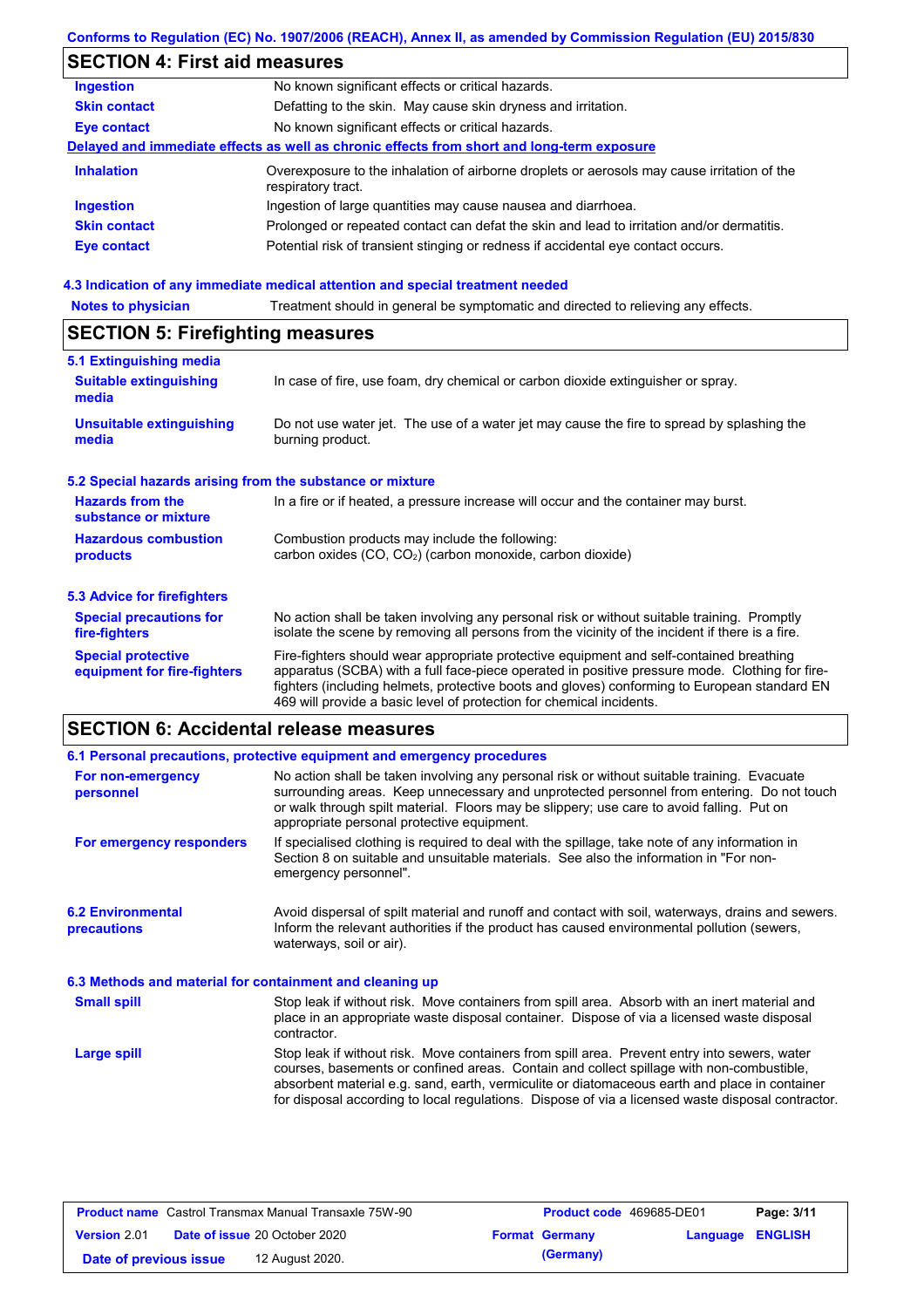### **SECTION 6: Accidental release measures**

| 6.4 Reference to other | See Section 1 for emergency contact information.                            |
|------------------------|-----------------------------------------------------------------------------|
| sections               | See Section 5 for firefighting measures.                                    |
|                        | See Section 8 for information on appropriate personal protective equipment. |
|                        | See Section 12 for environmental precautions.                               |
|                        | See Section 13 for additional waste treatment information.                  |

## **SECTION 7: Handling and storage**

| 7.1 Precautions for safe handling                                                    |                                                                                                                                                                                                                                                                                                                                                                                                                                                                                          |
|--------------------------------------------------------------------------------------|------------------------------------------------------------------------------------------------------------------------------------------------------------------------------------------------------------------------------------------------------------------------------------------------------------------------------------------------------------------------------------------------------------------------------------------------------------------------------------------|
| <b>Protective measures</b>                                                           | Put on appropriate personal protective equipment.                                                                                                                                                                                                                                                                                                                                                                                                                                        |
| <b>Advice on general</b><br>occupational hygiene                                     | Eating, drinking and smoking should be prohibited in areas where this material is handled.<br>stored and processed. Wash thoroughly after handling. Remove contaminated clothing and<br>protective equipment before entering eating areas. See also Section 8 for additional<br>information on hygiene measures.                                                                                                                                                                         |
| <b>7.2 Conditions for safe</b><br>storage, including any<br><i>incompatibilities</i> | Store in accordance with local requiations. Store in a dry, cool and well-ventilated area, away<br>from incompatible materials (see Section 10). Keep away from heat and direct sunlight. Keep<br>container tightly closed and sealed until ready for use. Containers that have been opened must<br>be carefully resealed and kept upright to prevent leakage. Store and use only in equipment/<br>containers designed for use with this product. Do not store in unlabelled containers. |
| <b>Not suitable</b>                                                                  | Prolonged exposure to elevated temperature.                                                                                                                                                                                                                                                                                                                                                                                                                                              |
| <b>Germany - Storage code</b>                                                        | 10                                                                                                                                                                                                                                                                                                                                                                                                                                                                                       |
| 7.3 Specific end use(s)                                                              |                                                                                                                                                                                                                                                                                                                                                                                                                                                                                          |

**Recommendations**

See section 1.2 and Exposure scenarios in annex, if applicable.

### **SECTION 8: Exposure controls/personal protection**

#### **8.1 Control parameters**

**Occupational exposure limits**

No exposure limit value known.

Whilst specific OELs for certain components may be shown in this section, other components may be present in any mist, vapour or dust produced. Therefore, the specific OELs may not be applicable to the product as a whole and are provided for guidance only.

**Recommended monitoring procedures**

If this product contains ingredients with exposure limits, personal, workplace atmosphere or biological monitoring may be required to determine the effectiveness of the ventilation or other control measures and/or the necessity to use respiratory protective equipment. Reference should be made to monitoring standards, such as the following: European Standard EN 689 (Workplace atmospheres - Guidance for the assessment of exposure by inhalation to chemical agents for comparison with limit values and measurement strategy) European Standard EN 14042 (Workplace atmospheres - Guide for the application and use of procedures for the assessment of exposure to chemical and biological agents) European Standard EN 482 (Workplace atmospheres - General requirements for the performance of procedures for the measurement of chemical agents) Reference to national guidance documents for methods for the determination of hazardous substances will also be required.

#### **Derived No Effect Level**

No DNELs/DMELs available.

#### **Predicted No Effect Concentration**

No PNECs available

### **8.2 Exposure controls**

| <b>Appropriate engineering</b><br><b>controls</b>            | Provide exhaust ventilation or other engineering controls to keep the relevant airborne<br>concentrations below their respective occupational exposure limits.<br>All activities involving chemicals should be assessed for their risks to health, to ensure<br>exposures are adequately controlled. Personal protective equipment should only be considered<br>after other forms of control measures (e.g. engineering controls) have been suitably evaluated.<br>Personal protective equipment should conform to appropriate standards, be suitable for use, be<br>kept in good condition and properly maintained.<br>Your supplier of personal protective equipment should be consulted for advice on selection and<br>appropriate standards. For further information contact your national organisation for standards.<br>The final choice of protective equipment will depend upon a risk assessment. It is important to<br>ensure that all items of personal protective equipment are compatible. |                          |          |                |
|--------------------------------------------------------------|---------------------------------------------------------------------------------------------------------------------------------------------------------------------------------------------------------------------------------------------------------------------------------------------------------------------------------------------------------------------------------------------------------------------------------------------------------------------------------------------------------------------------------------------------------------------------------------------------------------------------------------------------------------------------------------------------------------------------------------------------------------------------------------------------------------------------------------------------------------------------------------------------------------------------------------------------------------------------------------------------------|--------------------------|----------|----------------|
| <b>Individual protection measures</b>                        |                                                                                                                                                                                                                                                                                                                                                                                                                                                                                                                                                                                                                                                                                                                                                                                                                                                                                                                                                                                                         |                          |          |                |
| <b>Hygiene measures</b>                                      | Wash hands, forearms and face thoroughly after handling chemical products, before eating,<br>smoking and using the lavatory and at the end of the working period. Ensure that eyewash<br>stations and safety showers are close to the workstation location.                                                                                                                                                                                                                                                                                                                                                                                                                                                                                                                                                                                                                                                                                                                                             |                          |          |                |
| <b>Product name</b> Castrol Transmax Manual Transaxle 75W-90 |                                                                                                                                                                                                                                                                                                                                                                                                                                                                                                                                                                                                                                                                                                                                                                                                                                                                                                                                                                                                         | Product code 469685-DE01 |          | Page: 4/11     |
| <b>Version 2.01</b><br>Date of issue 20 October 2020         |                                                                                                                                                                                                                                                                                                                                                                                                                                                                                                                                                                                                                                                                                                                                                                                                                                                                                                                                                                                                         | <b>Format Germany</b>    | Language | <b>ENGLISH</b> |
| Date of previous issue                                       | 12 August 2020.                                                                                                                                                                                                                                                                                                                                                                                                                                                                                                                                                                                                                                                                                                                                                                                                                                                                                                                                                                                         | (Germany)                |          |                |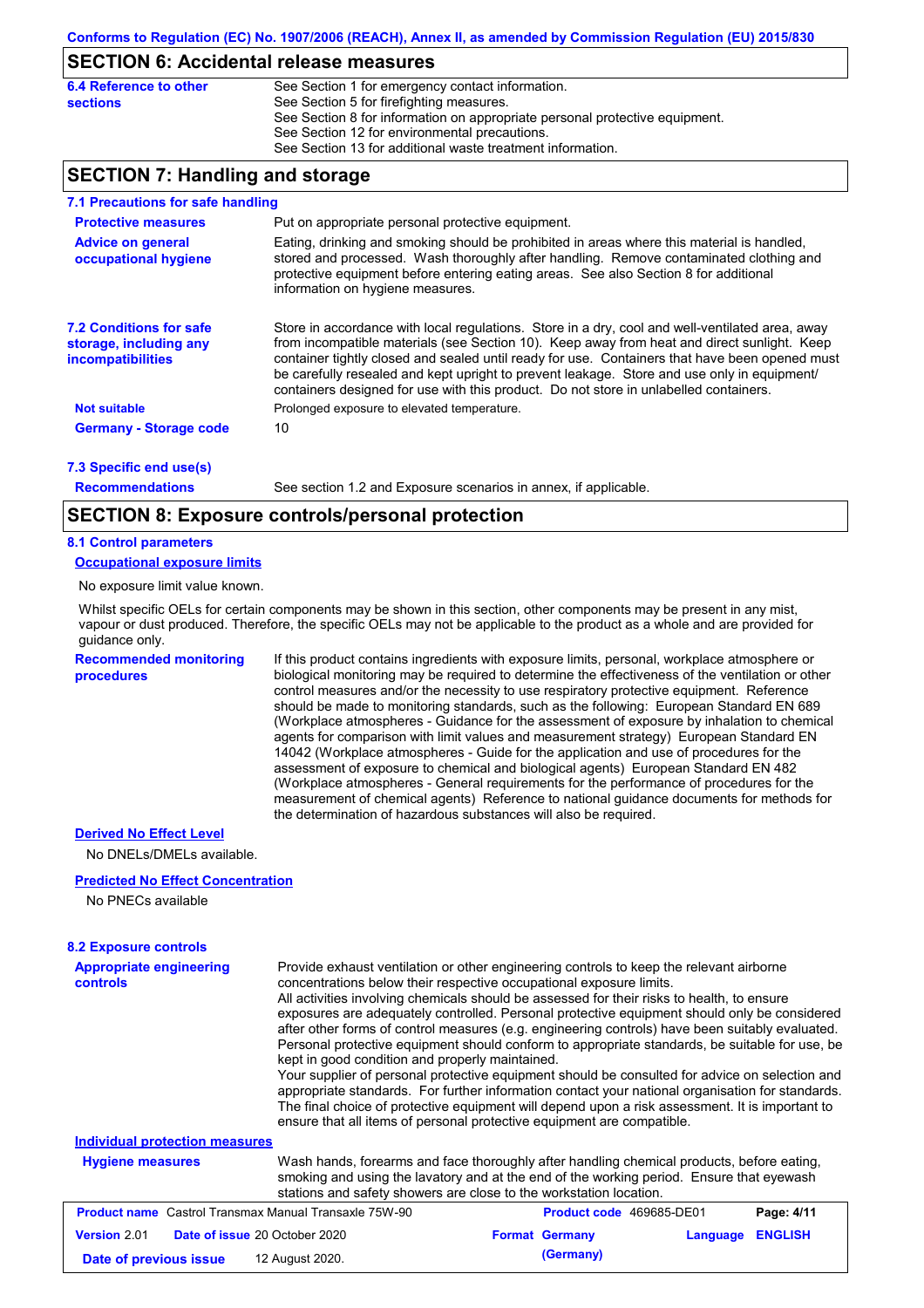# **SECTION 8: Exposure controls/personal protection**

| <b>Respiratory protection</b> | In case of insufficient ventilation, wear suitable respiratory equipment.<br>The correct choice of respiratory protection depends upon the chemicals being handled, the<br>conditions of work and use, and the condition of the respiratory equipment. Safety procedures<br>should be developed for each intended application. Respiratory protection equipment should<br>therefore be chosen in consultation with the supplier/manufacturer and with a full assessment<br>of the working conditions.                                                                                                                                             |
|-------------------------------|---------------------------------------------------------------------------------------------------------------------------------------------------------------------------------------------------------------------------------------------------------------------------------------------------------------------------------------------------------------------------------------------------------------------------------------------------------------------------------------------------------------------------------------------------------------------------------------------------------------------------------------------------|
| <b>Eye/face protection</b>    | Safety glasses with side shields.                                                                                                                                                                                                                                                                                                                                                                                                                                                                                                                                                                                                                 |
| <b>Skin protection</b>        |                                                                                                                                                                                                                                                                                                                                                                                                                                                                                                                                                                                                                                                   |
| <b>Hand protection</b>        | <b>General Information:</b>                                                                                                                                                                                                                                                                                                                                                                                                                                                                                                                                                                                                                       |
|                               | Because specific work environments and material handling practices vary, safety procedures<br>should be developed for each intended application. The correct choice of protective gloves<br>depends upon the chemicals being handled, and the conditions of work and use. Most gloves<br>provide protection for only a limited time before they must be discarded and replaced (even the<br>best chemically resistant gloves will break down after repeated chemical exposures).                                                                                                                                                                  |
|                               | Gloves should be chosen in consultation with the supplier / manufacturer and taking account of<br>a full assessment of the working conditions.                                                                                                                                                                                                                                                                                                                                                                                                                                                                                                    |
|                               | Recommended: Nitrile gloves.<br><b>Breakthrough time:</b>                                                                                                                                                                                                                                                                                                                                                                                                                                                                                                                                                                                         |
|                               | Breakthrough time data are generated by glove manufacturers under laboratory test conditions<br>and represent how long a glove can be expected to provide effective permeation resistance. It<br>is important when following breakthrough time recommendations that actual workplace<br>conditions are taken into account. Always consult with your glove supplier for up-to-date<br>technical information on breakthrough times for the recommended glove type.<br>Our recommendations on the selection of gloves are as follows:                                                                                                                |
|                               | Continuous contact:                                                                                                                                                                                                                                                                                                                                                                                                                                                                                                                                                                                                                               |
|                               | Gloves with a minimum breakthrough time of 240 minutes, or >480 minutes if suitable gloves<br>can be obtained.<br>If suitable gloves are not available to offer that level of protection, gloves with shorter<br>breakthrough times may be acceptable as long as appropriate glove maintenance and<br>replacement regimes are determined and adhered to.                                                                                                                                                                                                                                                                                          |
|                               | Short-term / splash protection:                                                                                                                                                                                                                                                                                                                                                                                                                                                                                                                                                                                                                   |
|                               | Recommended breakthrough times as above.<br>It is recognised that for short-term, transient exposures, gloves with shorter breakthrough times<br>may commonly be used. Therefore, appropriate maintenance and replacement regimes must<br>be determined and rigorously followed.                                                                                                                                                                                                                                                                                                                                                                  |
|                               | <b>Glove Thickness:</b>                                                                                                                                                                                                                                                                                                                                                                                                                                                                                                                                                                                                                           |
|                               | For general applications, we recommend gloves with a thickness typically greater than 0.35 mm.                                                                                                                                                                                                                                                                                                                                                                                                                                                                                                                                                    |
|                               | It should be emphasised that glove thickness is not necessarily a good predictor of glove<br>resistance to a specific chemical, as the permeation efficiency of the glove will be dependent<br>on the exact composition of the glove material. Therefore, glove selection should also be based<br>on consideration of the task requirements and knowledge of breakthrough times.<br>Glove thickness may also vary depending on the glove manufacturer, the glove type and the<br>glove model. Therefore, the manufacturers' technical data should always be taken into account<br>to ensure selection of the most appropriate glove for the task. |
|                               | Note: Depending on the activity being conducted, gloves of varying thickness may be required<br>for specific tasks. For example:                                                                                                                                                                                                                                                                                                                                                                                                                                                                                                                  |
|                               | • Thinner gloves (down to 0.1 mm or less) may be required where a high degree of manual<br>dexterity is needed. However, these gloves are only likely to give short duration protection and<br>would normally be just for single use applications, then disposed of.                                                                                                                                                                                                                                                                                                                                                                              |
|                               | • Thicker gloves (up to 3 mm or more) may be required where there is a mechanical (as well<br>as a chemical) risk i.e. where there is abrasion or puncture potential.                                                                                                                                                                                                                                                                                                                                                                                                                                                                             |

|                        | <b>Product name</b> Castrol Transmax Manual Transaxle 75W-90 | Product code 469685-DE01 |                  | Page: 5/11 |
|------------------------|--------------------------------------------------------------|--------------------------|------------------|------------|
| <b>Version 2.01</b>    | <b>Date of issue 20 October 2020</b>                         | <b>Format Germany</b>    | Language ENGLISH |            |
| Date of previous issue | 12 August 2020.                                              | (Germany)                |                  |            |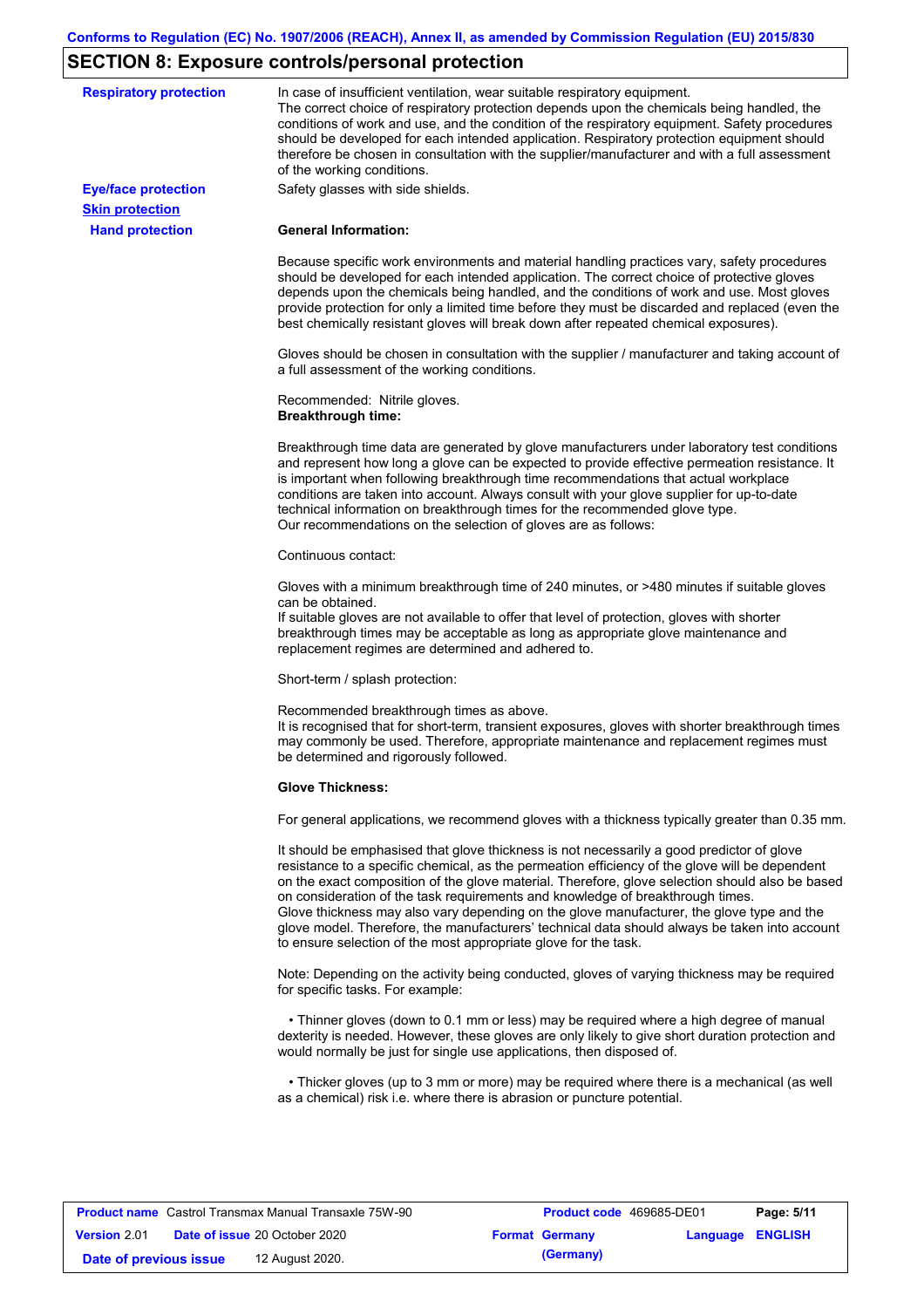# **SECTION 8: Exposure controls/personal protection**

| <b>Skin and body</b>                             | Use of protective clothing is good industrial practice.<br>Personal protective equipment for the body should be selected based on the task being<br>performed and the risks involved and should be approved by a specialist before handling this<br>product.<br>Cotton or polyester/cotton overalls will only provide protection against light superficial<br>contamination that will not soak through to the skin. Overalls should be laundered on a regular<br>basis. When the risk of skin exposure is high (e.g. when cleaning up spillages or if there is a<br>risk of splashing) then chemical resistant aprons and/or impervious chemical suits and boots<br>will be required. |
|--------------------------------------------------|---------------------------------------------------------------------------------------------------------------------------------------------------------------------------------------------------------------------------------------------------------------------------------------------------------------------------------------------------------------------------------------------------------------------------------------------------------------------------------------------------------------------------------------------------------------------------------------------------------------------------------------------------------------------------------------|
| <b>Refer to standards:</b>                       | Respiratory protection: EN 529<br>Gloves: EN 420, EN 374<br>Eye protection: EN 166<br>Filtering half-mask: EN 149<br>Filtering half-mask with valve: EN 405<br>Half-mask: EN 140 plus filter<br>Full-face mask: EN 136 plus filter<br>Particulate filters: EN 143<br>Gas/combined filters: EN 14387                                                                                                                                                                                                                                                                                                                                                                                   |
| <b>Environmental exposure</b><br><b>controls</b> | Emissions from ventilation or work process equipment should be checked to ensure they<br>comply with the requirements of environmental protection legislation. In some cases, fume<br>scrubbers, filters or engineering modifications to the process equipment will be necessary to<br>reduce emissions to acceptable levels.                                                                                                                                                                                                                                                                                                                                                         |

## **SECTION 9: Physical and chemical properties**

### **9.1 Information on basic physical and chemical properties**

| <b>Appearance</b>                                      |                                                                                                                                           |
|--------------------------------------------------------|-------------------------------------------------------------------------------------------------------------------------------------------|
| <b>Physical state</b>                                  | Liquid.                                                                                                                                   |
| <b>Colour</b>                                          | Amber.                                                                                                                                    |
| Odour                                                  | Not available.                                                                                                                            |
| <b>Odour threshold</b>                                 | Not available.                                                                                                                            |
| pH                                                     | Not available.                                                                                                                            |
| <b>Melting point/freezing point</b>                    | Not available.                                                                                                                            |
| Initial boiling point and boiling<br>range             | Not available.                                                                                                                            |
| <b>Pour point</b>                                      | $-51 °C$                                                                                                                                  |
| <b>Flash point</b>                                     | Open cup: >180°C (>356°F) [Cleveland.]                                                                                                    |
| <b>Evaporation rate</b>                                | Not available.                                                                                                                            |
| <b>Flammability (solid, gas)</b>                       | Not available.                                                                                                                            |
| <b>Upper/lower flammability or</b><br>explosive limits | Not available.                                                                                                                            |
| <b>Vapour pressure</b>                                 | Not available.                                                                                                                            |
| <b>Vapour density</b>                                  | Not available.                                                                                                                            |
| <b>Relative density</b>                                | Not available.                                                                                                                            |
| <b>Density</b>                                         | <1000 kg/m <sup>3</sup> (<1 g/cm <sup>3</sup> ) at 15 <sup>°</sup> C                                                                      |
| Solubility(ies)                                        | insoluble in water.                                                                                                                       |
| <b>Partition coefficient: n-octanol/</b><br>water      | Not available.                                                                                                                            |
| <b>Auto-ignition temperature</b>                       | Not available.                                                                                                                            |
| <b>Decomposition temperature</b>                       | Not available.                                                                                                                            |
| <b>Viscosity</b>                                       | Kinematic: 77.58 mm <sup>2</sup> /s (77.58 cSt) at 40 $^{\circ}$ C<br>Kinematic: 14.63 mm <sup>2</sup> /s (14.63 cSt) at 100 $^{\circ}$ C |
| <b>Explosive properties</b>                            | Not available.                                                                                                                            |
| <b>Oxidising properties</b>                            | Not available.                                                                                                                            |

### **9.2 Other information**

No additional information.

| <b>Product name</b> Castrol Transmax Manual Transaxle 75W-90 |  | <b>Product code</b> 469685-DE01      |                       | Page: 6/11              |  |
|--------------------------------------------------------------|--|--------------------------------------|-----------------------|-------------------------|--|
| <b>Version 2.01</b>                                          |  | <b>Date of issue 20 October 2020</b> | <b>Format Germany</b> | <b>Language ENGLISH</b> |  |
| Date of previous issue                                       |  | 12 August 2020.                      | (Germany)             |                         |  |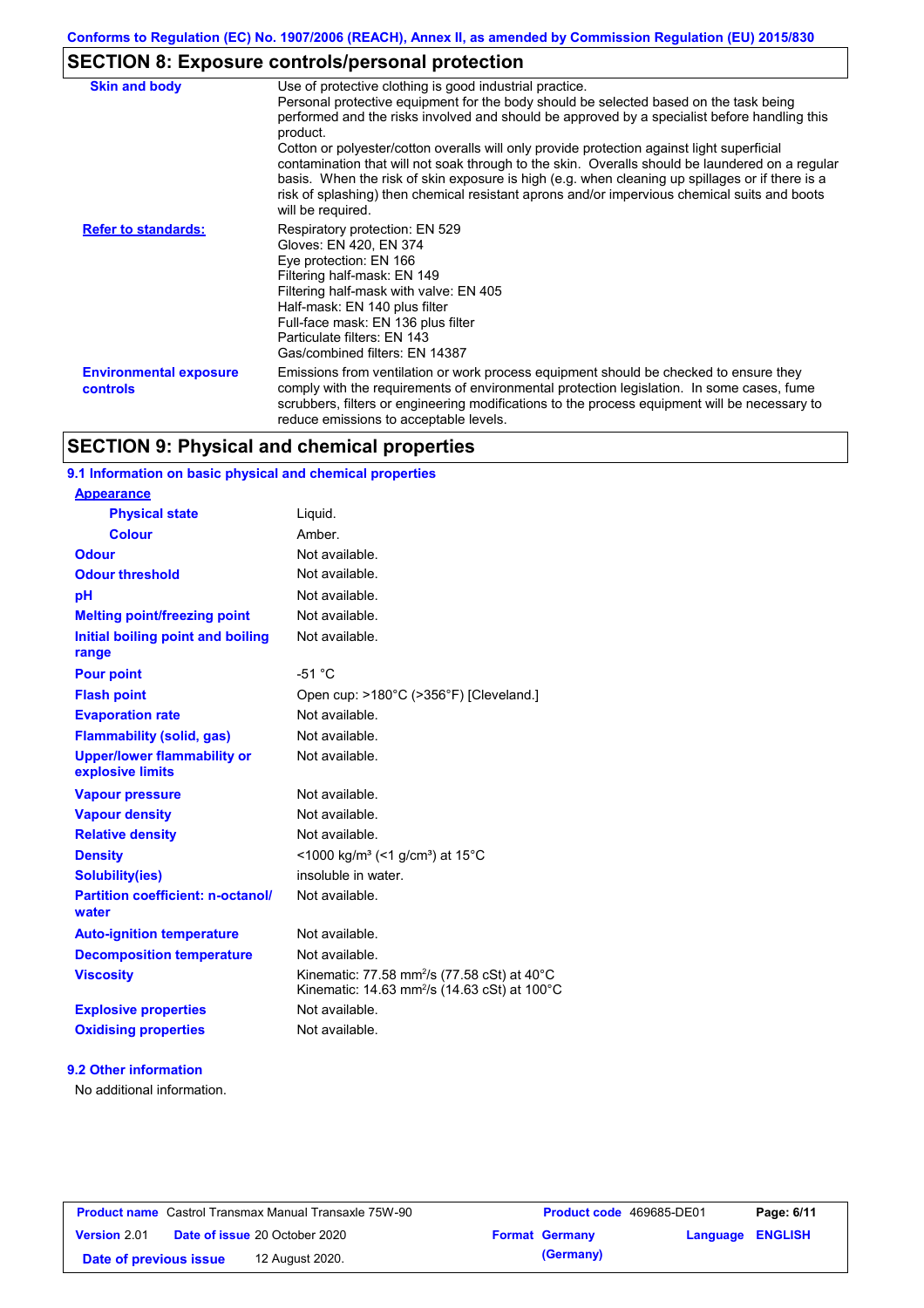| <b>SECTION 10: Stability and reactivity</b>       |                                                                                                                                                                         |  |  |
|---------------------------------------------------|-------------------------------------------------------------------------------------------------------------------------------------------------------------------------|--|--|
| <b>10.1 Reactivity</b>                            | No specific test data available for this product. Refer to Conditions to avoid and Incompatible<br>materials for additional information.                                |  |  |
| <b>10.2 Chemical stability</b>                    | The product is stable.                                                                                                                                                  |  |  |
| <b>10.3 Possibility of</b><br>hazardous reactions | Under normal conditions of storage and use, hazardous reactions will not occur.<br>Under normal conditions of storage and use, hazardous polymerisation will not occur. |  |  |
| <b>10.4 Conditions to avoid</b>                   | Avoid all possible sources of ignition (spark or flame).                                                                                                                |  |  |
| <b>10.5 Incompatible materials</b>                | Reactive or incompatible with the following materials: oxidising materials.                                                                                             |  |  |
| <b>10.6 Hazardous</b><br>decomposition products   | Under normal conditions of storage and use, hazardous decomposition products should not be<br>produced.                                                                 |  |  |

# **SECTION 11: Toxicological information**

| 11.1 Information on toxicological effects          |                                                                                                                             |
|----------------------------------------------------|-----------------------------------------------------------------------------------------------------------------------------|
| <b>Acute toxicity estimates</b>                    |                                                                                                                             |
| Not available.                                     |                                                                                                                             |
| <b>Information on likely</b><br>routes of exposure | Routes of entry anticipated: Dermal, Inhalation.                                                                            |
| <b>Potential acute health effects</b>              |                                                                                                                             |
| <b>Inhalation</b>                                  | Vapour inhalation under ambient conditions is not normally a problem due to low vapour<br>pressure.                         |
| <b>Ingestion</b>                                   | No known significant effects or critical hazards.                                                                           |
| <b>Skin contact</b>                                | Defatting to the skin. May cause skin dryness and irritation.                                                               |
| <b>Eye contact</b>                                 | No known significant effects or critical hazards.                                                                           |
|                                                    | Symptoms related to the physical, chemical and toxicological characteristics                                                |
| <b>Inhalation</b>                                  | May be harmful by inhalation if exposure to vapour, mists or fumes resulting from thermal<br>decomposition products occurs. |
| <b>Ingestion</b>                                   | No specific data.                                                                                                           |
| <b>Skin contact</b>                                | Adverse symptoms may include the following:<br>irritation<br>dryness<br>cracking                                            |
| <b>Eye contact</b>                                 | No specific data.                                                                                                           |
|                                                    | Delayed and immediate effects as well as chronic effects from short and long-term exposure                                  |
| <b>Inhalation</b>                                  | Overexposure to the inhalation of airborne droplets or aerosols may cause irritation of the<br>respiratory tract.           |
| <b>Ingestion</b>                                   | Ingestion of large quantities may cause nausea and diarrhoea.                                                               |
| <b>Skin contact</b>                                | Prolonged or repeated contact can defat the skin and lead to irritation and/or dermatitis.                                  |
| <b>Eye contact</b>                                 | Potential risk of transient stinging or redness if accidental eye contact occurs.                                           |
| <b>Potential chronic health effects</b>            |                                                                                                                             |
| <b>General</b>                                     | No known significant effects or critical hazards.                                                                           |
| <b>Carcinogenicity</b>                             | No known significant effects or critical hazards.                                                                           |
| <b>Mutagenicity</b>                                | No known significant effects or critical hazards.                                                                           |
| <b>Developmental effects</b>                       | No known significant effects or critical hazards.                                                                           |
| <b>Fertility effects</b>                           | No known significant effects or critical hazards.                                                                           |

# **SECTION 12: Ecological information**

### **12.1 Toxicity**

**Environmental hazards** Not classified as dangerous

### **12.2 Persistence and degradability**

Partially biodegradable.

### **12.3 Bioaccumulative potential**

This product is not expected to bioaccumulate through food chains in the environment.

|                        | <b>Product name</b> Castrol Transmax Manual Transaxle 75W-90 | Product code 469685-DE01 |                         | Page: 7/11 |
|------------------------|--------------------------------------------------------------|--------------------------|-------------------------|------------|
| <b>Version 2.01</b>    | <b>Date of issue 20 October 2020</b>                         | <b>Format Germany</b>    | <b>Language ENGLISH</b> |            |
| Date of previous issue | 12 August 2020.                                              | (Germany)                |                         |            |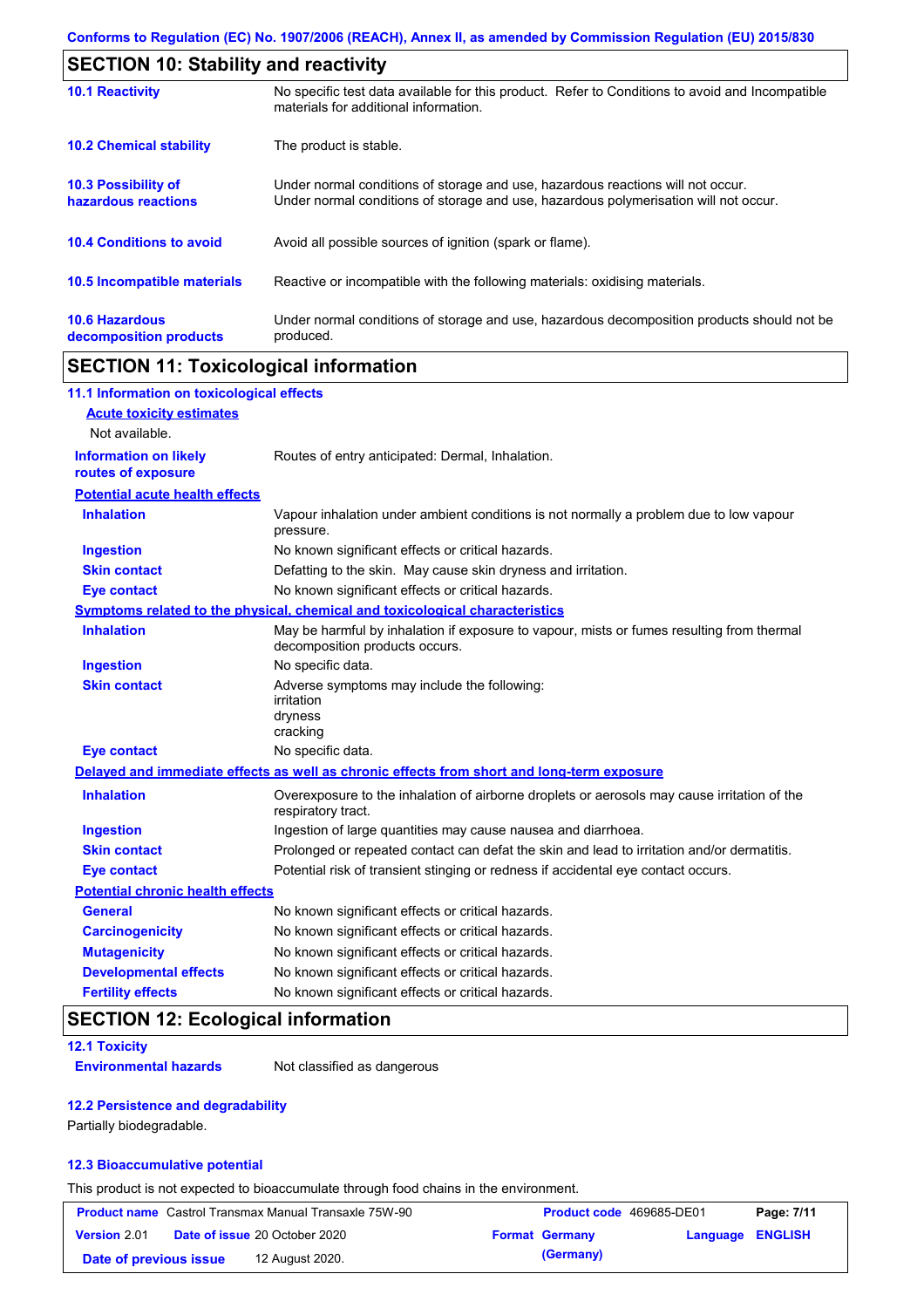## **SECTION 12: Ecological information**

| <b>12.4 Mobility in soil</b>                            |                                                                      |
|---------------------------------------------------------|----------------------------------------------------------------------|
| <b>Soil/water partition</b><br><b>coefficient (Koc)</b> | Not available.                                                       |
| <b>Mobility</b>                                         | Spillages may penetrate the soil causing ground water contamination. |

### **12.5 Results of PBT and vPvB assessment**

Product does not meet the criteria for PBT or vPvB according to Regulation (EC) No. 1907/2006, Annex XIII.

| 12.6 Other adverse effects          |                                                                                                                           |
|-------------------------------------|---------------------------------------------------------------------------------------------------------------------------|
| <b>Other ecological information</b> | Spills may form a film on water surfaces causing physical damage to organisms. Oxygen<br>transfer could also be impaired. |
|                                     |                                                                                                                           |

## **SECTION 13: Disposal considerations**

## **13.1 Waste treatment methods**

**Product**

**Methods of disposal**

Where possible, arrange for product to be recycled. Dispose of via an authorised person/ licensed waste disposal contractor in accordance with local regulations.

**Hazardous waste** Yes.

#### **European waste catalogue (EWC)**

| Waste code | <b>Waste designation</b>                |
|------------|-----------------------------------------|
| 13 02 08*  | other engine, gear and lubricating oils |

However, deviation from the intended use and/or the presence of any potential contaminants may require an alternative waste disposal code to be assigned by the end user.

### **Packaging**

| <b>Methods of disposal</b> | Where possible, arrange for product to be recycled. Dispose of via an authorised person/<br>licensed waste disposal contractor in accordance with local regulations.                                                                    |
|----------------------------|-----------------------------------------------------------------------------------------------------------------------------------------------------------------------------------------------------------------------------------------|
| <b>Special precautions</b> | This material and its container must be disposed of in a safe way. Empty containers or liners<br>may retain some product residues. Avoid dispersal of spilt material and runoff and contact with<br>soil, waterways, drains and sewers. |
| <b>References</b>          | Commission 2014/955/EU<br>Directive 2008/98/EC                                                                                                                                                                                          |

# **SECTION 14: Transport information**

|                                           | <b>ADR/RID</b> | <b>ADN</b>     | <b>IMDG</b>    | <b>IATA</b>    |
|-------------------------------------------|----------------|----------------|----------------|----------------|
| 14.1 UN number                            | Not regulated. | Not regulated. | Not regulated. | Not regulated. |
| 14.2 UN proper<br>shipping name           |                |                | -              |                |
| <b>14.3 Transport</b><br>hazard class(es) |                |                |                |                |
| 14.4 Packing<br>group                     |                |                |                |                |
| 14.5<br><b>Environmental</b><br>hazards   | No.            | No.            | No.            | No.            |
| <b>Additional</b><br><b>information</b>   |                |                |                |                |

**14.6 Special precautions for user** Not available.

**14.7 Transport in bulk according to Annex II of Marpol and the IBC Code** Not available.

| <b>Product name</b> Castrol Transmax Manual Transaxle 75W-90 |  | <b>Product code</b> 469685-DE01      |  | Page: 8/11            |                         |  |
|--------------------------------------------------------------|--|--------------------------------------|--|-----------------------|-------------------------|--|
| Version 2.01                                                 |  | <b>Date of issue 20 October 2020</b> |  | <b>Format Germany</b> | <b>Language ENGLISH</b> |  |
| Date of previous issue                                       |  | 12 August 2020.                      |  | (Germany)             |                         |  |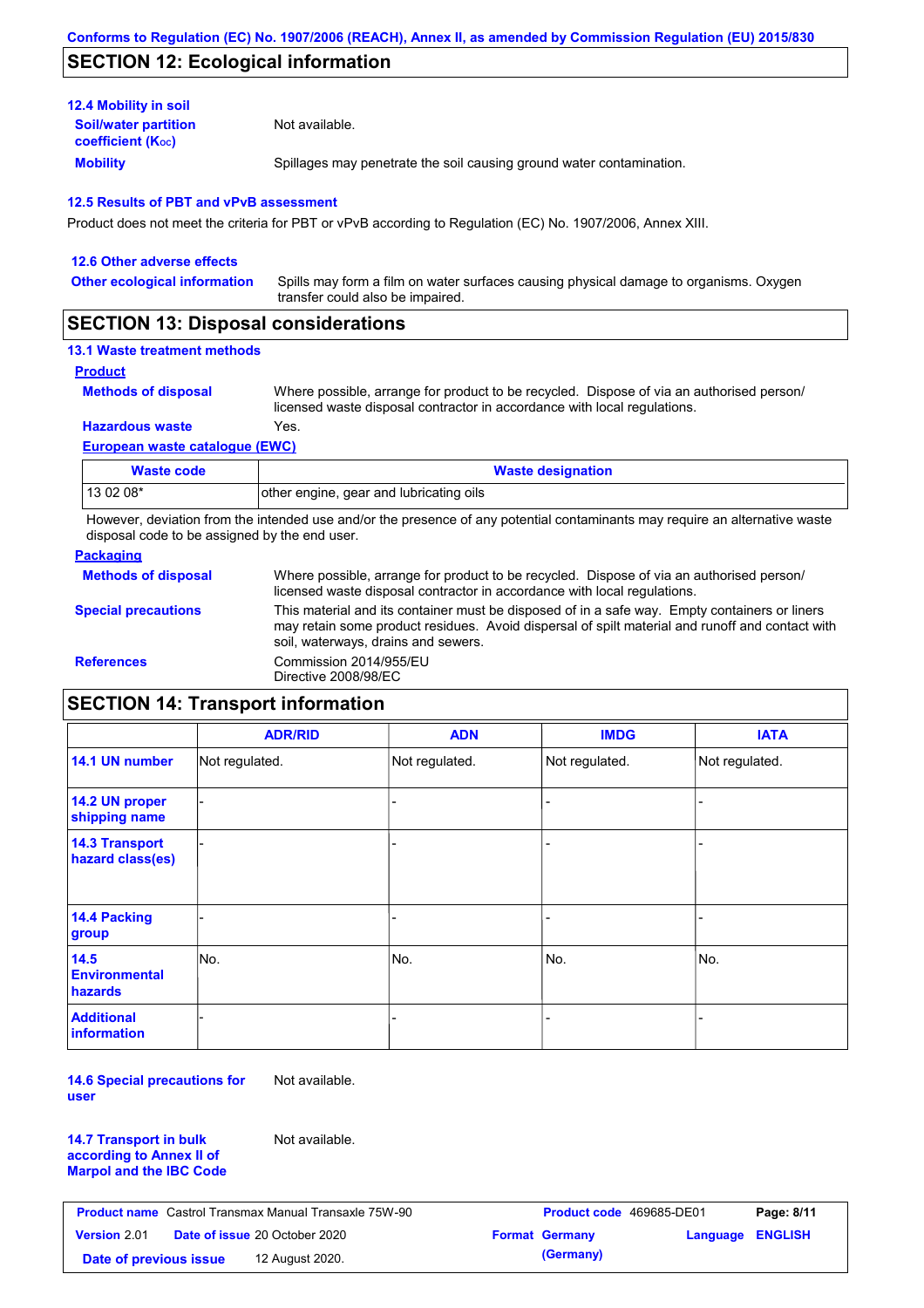# **SECTION 15: Regulatory information**

|                                                                                                                                                                                            | 15.1 Safety, health and environmental regulations/legislation specific for the substance or mixture                                                                                                                                                     |
|--------------------------------------------------------------------------------------------------------------------------------------------------------------------------------------------|---------------------------------------------------------------------------------------------------------------------------------------------------------------------------------------------------------------------------------------------------------|
| EU Regulation (EC) No. 1907/2006 (REACH)                                                                                                                                                   |                                                                                                                                                                                                                                                         |
| <b>Annex XIV - List of substances subject to authorisation</b>                                                                                                                             |                                                                                                                                                                                                                                                         |
| <b>Annex XIV</b>                                                                                                                                                                           |                                                                                                                                                                                                                                                         |
| None of the components are listed.                                                                                                                                                         |                                                                                                                                                                                                                                                         |
| <b>Substances of very high concern</b>                                                                                                                                                     |                                                                                                                                                                                                                                                         |
| None of the components are listed.                                                                                                                                                         |                                                                                                                                                                                                                                                         |
| <b>Other regulations</b>                                                                                                                                                                   |                                                                                                                                                                                                                                                         |
| <b>REACH Status</b>                                                                                                                                                                        | The company, as identified in Section 1, sells this product in the EU in compliance with the<br>current requirements of REACH.                                                                                                                          |
| <b>United States inventory</b><br>(TSCA 8b)                                                                                                                                                | All components are active or exempted.                                                                                                                                                                                                                  |
| <b>Australia inventory (AICS)</b>                                                                                                                                                          | All components are listed or exempted.                                                                                                                                                                                                                  |
| <b>Canada inventory</b>                                                                                                                                                                    | All components are listed or exempted.                                                                                                                                                                                                                  |
| <b>China inventory (IECSC)</b>                                                                                                                                                             | All components are listed or exempted.                                                                                                                                                                                                                  |
| <b>Japan inventory (ENCS)</b>                                                                                                                                                              | All components are listed or exempted.                                                                                                                                                                                                                  |
| <b>Korea inventory (KECI)</b>                                                                                                                                                              | All components are listed or exempted.                                                                                                                                                                                                                  |
| <b>Philippines inventory</b><br>(PICCS)                                                                                                                                                    | All components are listed or exempted.                                                                                                                                                                                                                  |
| <b>Taiwan Chemical</b><br><b>Substances Inventory</b><br>(TCSI)                                                                                                                            | All components are listed or exempted.                                                                                                                                                                                                                  |
| Ozone depleting substances (1005/2009/EU)<br>Not listed.                                                                                                                                   |                                                                                                                                                                                                                                                         |
| <b>Prior Informed Consent (PIC) (649/2012/EU)</b><br>Not listed.                                                                                                                           |                                                                                                                                                                                                                                                         |
| <b>EU - Water framework directive - Priority substances</b><br>None of the components are listed.<br><b>Seveso Directive</b><br>This product is not controlled under the Seveso Directive. |                                                                                                                                                                                                                                                         |
| <b>National regulations</b>                                                                                                                                                                |                                                                                                                                                                                                                                                         |
| <b>Hazardous incident ordinance</b>                                                                                                                                                        |                                                                                                                                                                                                                                                         |
| <b>Hazard class for water</b>                                                                                                                                                              | (classified according AwSV)<br>1                                                                                                                                                                                                                        |
| <b>Prohibited Chemicals</b><br><b>Regulation</b><br>(ChemVerbotsV)                                                                                                                         | When placed on the market in Germany, this product is not subject to the Prohibited Chemicals<br>Regulation (ChemVerbotsV).                                                                                                                             |
| <b>Occupational restrictions</b>                                                                                                                                                           | Observe employment restrictions in the following:<br>Gesetz zum Schutz der arbeitenden Jugend (Jugendarbeitsschutzgesetz - JArbSchG)<br>Gesetz zum Schutz von Müttern bei der Arbeit, in der Ausbildung und im Studium<br>(Mutterschutzgesetz - MuSchG) |
| <b>15.2 Chemical safety</b><br>assessment                                                                                                                                                  | A Chemical Safety Assessment has been carried out for one or more of the substances within<br>this mixture. A Chemical Safety Assessment has not been carried out for the mixture itself.                                                               |

# **SECTION 16: Other information**

| <b>Abbreviations and acronyms</b>                            | ADN = European Provisions concerning the International Carriage of Dangerous Goods by<br>Inland Waterway                                                                                                                                                                                                                                                                                                                                        |  |                                 |  |          |                |
|--------------------------------------------------------------|-------------------------------------------------------------------------------------------------------------------------------------------------------------------------------------------------------------------------------------------------------------------------------------------------------------------------------------------------------------------------------------------------------------------------------------------------|--|---------------------------------|--|----------|----------------|
|                                                              | ADR = The European Agreement concerning the International Carriage of Dangerous Goods by<br>Road<br>ATE = Acute Toxicity Estimate<br>BCF = Bioconcentration Factor<br>CAS = Chemical Abstracts Service<br>CLP = Classification, Labelling and Packaging Regulation [Regulation (EC) No. 1272/2008]<br>CSA = Chemical Safety Assessment<br>CSR = Chemical Safety Report<br>DMEL = Derived Minimal Effect Level<br>DNEL = Derived No Effect Level |  |                                 |  |          |                |
|                                                              | EINECS = European Inventory of Existing Commercial chemical Substances<br>ES = Exposure Scenario                                                                                                                                                                                                                                                                                                                                                |  |                                 |  |          |                |
| <b>Product name</b> Castrol Transmax Manual Transaxle 75W-90 |                                                                                                                                                                                                                                                                                                                                                                                                                                                 |  | <b>Product code</b> 469685-DE01 |  |          | Page: 9/11     |
| <b>Version 2.01</b>                                          | <b>Date of issue 20 October 2020</b>                                                                                                                                                                                                                                                                                                                                                                                                            |  | <b>Format Germany</b>           |  | Language | <b>ENGLISH</b> |
| Date of previous issue                                       | 12 August 2020.                                                                                                                                                                                                                                                                                                                                                                                                                                 |  | (Germany)                       |  |          |                |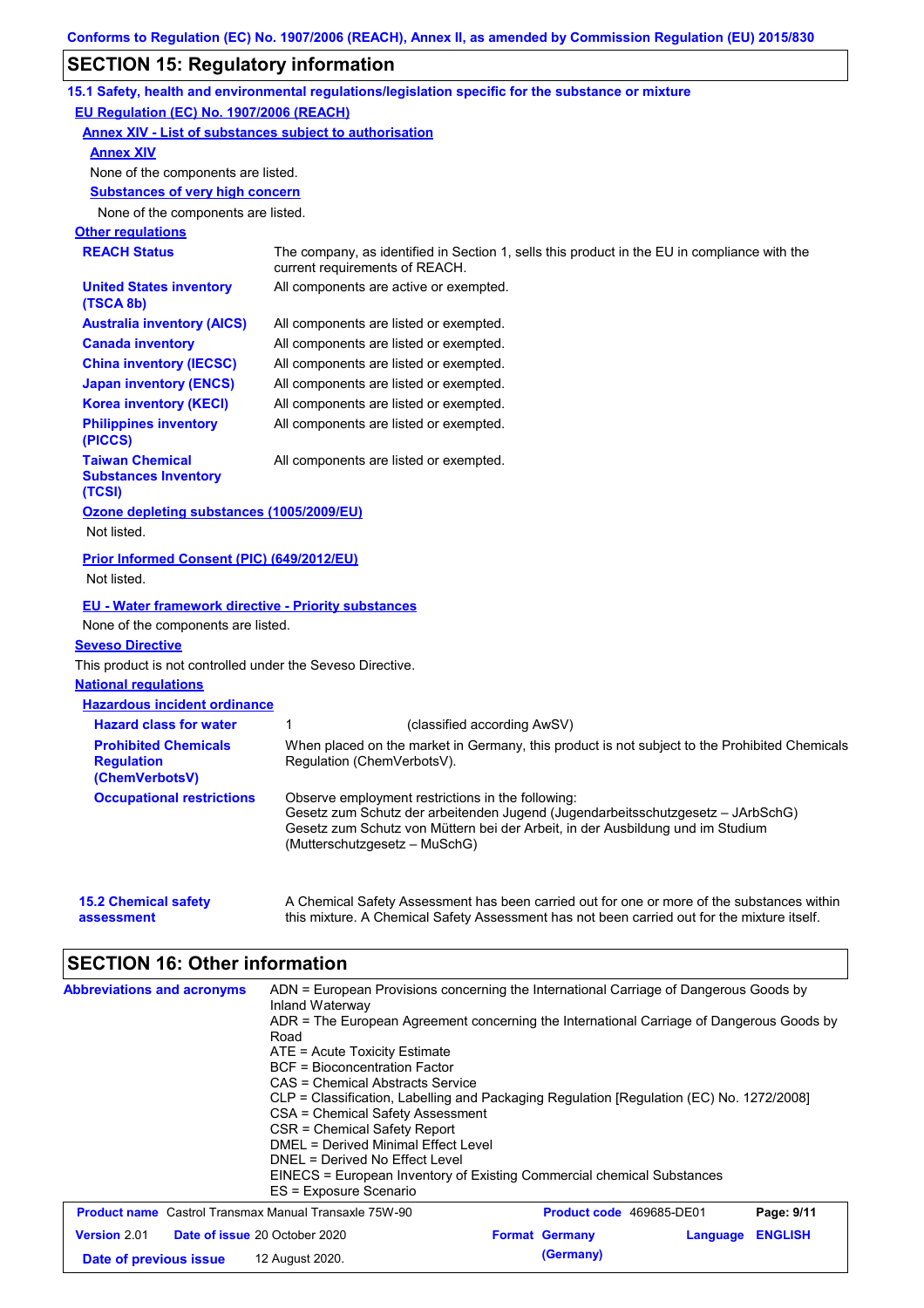### **SECTION 16: Other information**

| EUH statement = CLP-specific Hazard statement                                                                                                                                                                                                          |
|--------------------------------------------------------------------------------------------------------------------------------------------------------------------------------------------------------------------------------------------------------|
| EWC = European Waste Catalogue                                                                                                                                                                                                                         |
| GHS = Globally Harmonized System of Classification and Labelling of Chemicals                                                                                                                                                                          |
| IATA = International Air Transport Association                                                                                                                                                                                                         |
| IBC = Intermediate Bulk Container                                                                                                                                                                                                                      |
| <b>IMDG = International Maritime Dangerous Goods</b>                                                                                                                                                                                                   |
| LogPow = logarithm of the octanol/water partition coefficient                                                                                                                                                                                          |
| MARPOL = International Convention for the Prevention of Pollution From Ships, 1973 as                                                                                                                                                                  |
| modified by the Protocol of 1978. ("Marpol" = marine pollution)                                                                                                                                                                                        |
| OECD = Organisation for Economic Co-operation and Development                                                                                                                                                                                          |
| PBT = Persistent. Bioaccumulative and Toxic                                                                                                                                                                                                            |
| <b>PNEC = Predicted No Effect Concentration</b>                                                                                                                                                                                                        |
| REACH = Registration, Evaluation, Authorisation and Restriction of Chemicals Regulation<br>[Regulation (EC) No. 1907/2006]                                                                                                                             |
| RID = The Regulations concerning the International Carriage of Dangerous Goods by Rail                                                                                                                                                                 |
| <b>RRN = REACH Registration Number</b>                                                                                                                                                                                                                 |
| SADT = Self-Accelerating Decomposition Temperature                                                                                                                                                                                                     |
| SVHC = Substances of Very High Concern                                                                                                                                                                                                                 |
| STOT-RE = Specific Target Organ Toxicity - Repeated Exposure                                                                                                                                                                                           |
| STOT-SE = Specific Target Organ Toxicity - Single Exposure                                                                                                                                                                                             |
| TWA = Time weighted average                                                                                                                                                                                                                            |
| $UN = United Nations$                                                                                                                                                                                                                                  |
| UVCB = Complex hydrocarbon substance                                                                                                                                                                                                                   |
| VOC = Volatile Organic Compound                                                                                                                                                                                                                        |
| vPvB = Very Persistent and Very Bioaccumulative                                                                                                                                                                                                        |
| Varies = may contain one or more of the following 64741-88-4 / RRN 01-2119488706-23,<br>64741-89-5 / RRN 01-2119487067-30, 64741-95-3 / RRN 01-2119487081-40, 64741-96-4/ RRN<br>01-2119483621-38, 64742-01-4 / RRN 01-2119488707-21, 64742-44-5 / RRN |
| 01-2119985177-24, 64742-45-6, 64742-52-5 / RRN 01-2119467170-45, 64742-53-6 / RRN                                                                                                                                                                      |
| 01-2119480375-34, 64742-54-7 / RRN 01-2119484627-25, 64742-55-8 / RRN                                                                                                                                                                                  |
| 01-2119487077-29, 64742-56-9 / RRN 01-2119480132-48, 64742-57-0 / RRN                                                                                                                                                                                  |
| 01-2119489287-22, 64742-58-1, 64742-62-7 / RRN 01-2119480472-38, 64742-63-8,                                                                                                                                                                           |
| 64742-65-0 / RRN 01-2119471299-27, 64742-70-7 / RRN 01-2119487080-42, 72623-85-9 /<br>RRN 01-2119555262-43, 72623-86-0 / RRN 01-2119474878-16, 72623-87-1 / RRN<br>01-2119474889-13                                                                    |
|                                                                                                                                                                                                                                                        |

#### **Procedure used to derive the classification according to Regulation (EC) No. 1272/2008 [CLP/GHS]**

| <b>Classification</b>                                  |                            |                                               | <b>Justification</b>                  |  |  |
|--------------------------------------------------------|----------------------------|-----------------------------------------------|---------------------------------------|--|--|
| Not classified.                                        |                            |                                               |                                       |  |  |
| <b>Full text of abbreviated H</b><br><b>statements</b> | H <sub>304</sub>           | May be fatal if swallowed and enters airways. |                                       |  |  |
| <b>Full text of classifications</b><br>[CLP/GHS]       | Asp. Tox. 1, H304          |                                               | <b>ASPIRATION HAZARD - Category 1</b> |  |  |
| <b>History</b>                                         |                            |                                               |                                       |  |  |
| Date of issue/ Date of<br>revision                     | 20/10/2020.                |                                               |                                       |  |  |
| Date of previous issue                                 | 12/08/2020.                |                                               |                                       |  |  |
| <b>Prepared by</b>                                     | <b>Product Stewardship</b> |                                               |                                       |  |  |

### **Indicates information that has changed from previously issued version.**

#### **Notice to reader**

All reasonably practicable steps have been taken to ensure this data sheet and the health, safety and environmental information contained in it is accurate as of the date specified below. No warranty or representation, express or implied is made as to the accuracy or completeness of the data and information in this data sheet.

The data and advice given apply when the product is sold for the stated application or applications. You should not use the product other than for the stated application or applications without seeking advice from BP Group.

It is the user's obligation to evaluate and use this product safely and to comply with all applicable laws and regulations. The BP Group shall not be responsible for any damage or injury resulting from use, other than the stated product use of the material, from any failure to adhere to recommendations, or from any hazards inherent in the nature of the material. Purchasers of the product for supply to a third party for use at work, have a duty to take all necessary steps to ensure that any person handling or using the product is provided with the information in this sheet. Employers have a duty to tell employees and others who may be affected of any hazards described in this sheet and of any precautions that should be taken. You can contact the BP Group to ensure that this document is the most current available. Alteration of this document is strictly prohibited.

| <b>Product name</b> Castrol Transmax Manual Transaxle 75W-90 |  |                                      | <b>Product code</b> 469685-DE01 |                       | Page: 10/11             |  |
|--------------------------------------------------------------|--|--------------------------------------|---------------------------------|-----------------------|-------------------------|--|
| <b>Version 2.01</b>                                          |  | <b>Date of issue 20 October 2020</b> |                                 | <b>Format Germany</b> | <b>Language ENGLISH</b> |  |
| Date of previous issue                                       |  | 12 August 2020.                      |                                 | (Germany)             |                         |  |